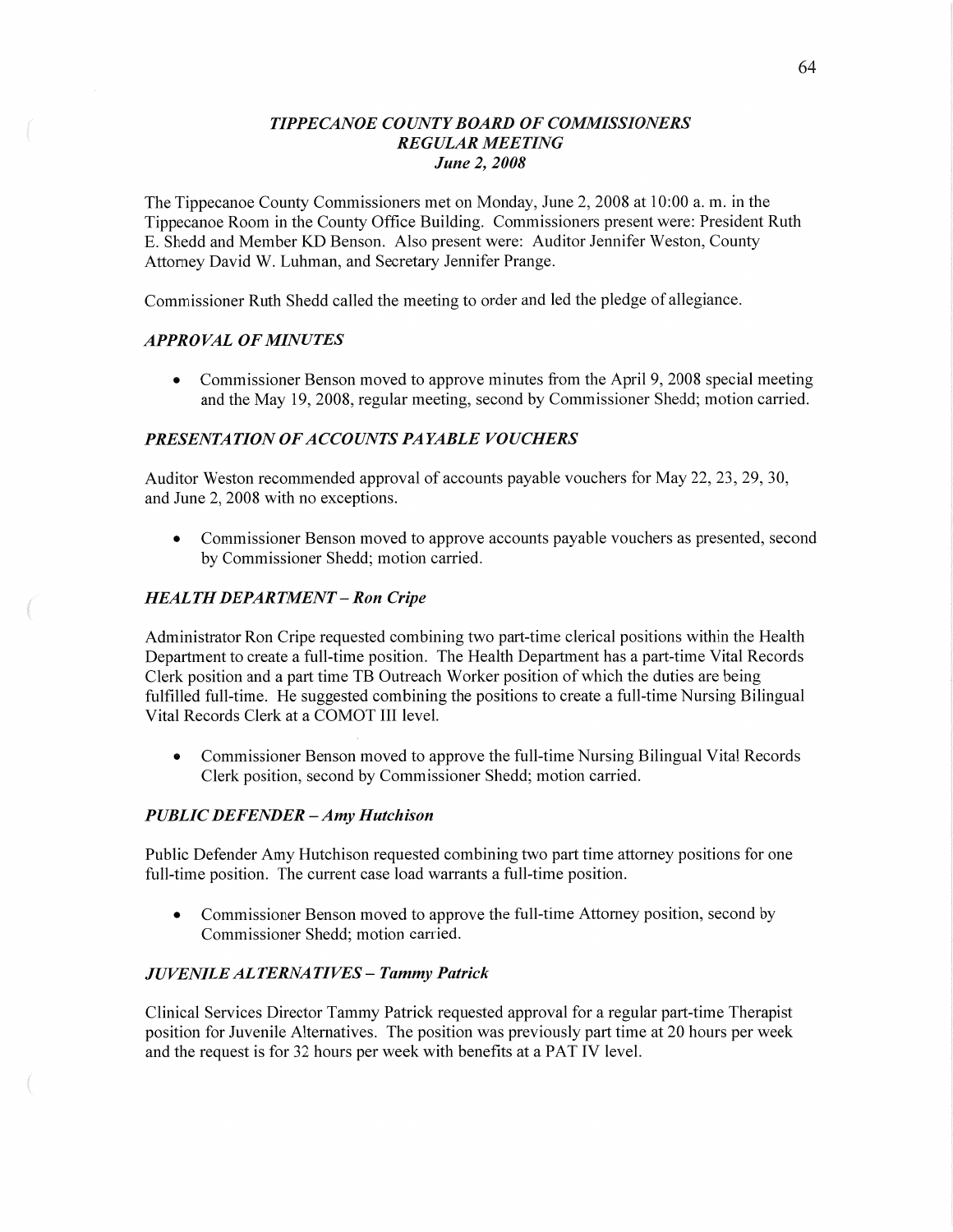**0** Commissioner Benson moved to approve the regular part-time Therapist position for Juvenile Alternatives, second by Commissioner Shedd; motion carried.

## CAR *Y HOME* — *Tammy Patrick*

Clinical Services Director Tammy Patrick requested a part time 32 hours per week Therapist position be increased to a full-time Therapist for Cary Home. The increase in hours will provide appropriate coverage for Cary Home for girls and boys.

**0** Commissioner Benson moved to eliminate the part-time position and create a full-time Therapist position, second by Commissioner Shedd; motion carried.

## *YOUTH* SER *VICES* **—** *Ruth Shedd*

Commissioner Shedd recommended the Executive Director of Cary Home position be combined with the Youth Services Director contracted duties to create an Exec 1 position. Commissioner Shedd noted the position may be split in the future to fill the Executive Director of Cary Home, if **a** juvenile facility is built.

**0** Commissioner Benson moved to approve the change as requested for the full-time Youth Services Executive Director position, second by Commissioner Shedd; motion carried.

## C0 *UNTYASSESSOR* **—** *Samantha Steele*

Assessor Steele requested elimination of positions in the Wea and Wabash Township offices in accordance with HB 1001. **A** Sales Disclosure Deputy, Appeals & Non-Profit Deputy, Land Deputy and Improvements Deputy will be transferred to the County Assessor. A regular parttime Inheritance & Personal Property Deputy will be transferred as well. Two full-time positions will be eliminated between the Wea and Wabash offices.

• Commissioner Benson moved to approve the new plan for elimination/transfer of positions as proposed, second by Commissioner Shedd; motion carried.

# 2009 SALARY COST INFORMATION RECOMMENDATION

Auditor Weston presented a 2009 salary cost information for the commissioners to consider. The recommendation provided a 1% incremental change; the total amount for a 1% change will be \$212,000 from the general fund which includes social security and retirement. Auditor Weston noted in 2008 PERF increased from 6% to 6.5% which amounted to \$75,000. In 2009 the rate will increase to 6.75%. The commissioners should **make** at their second meeting in June.

La recommendation

## **APPOINTMENT TO COMMON WAGE BOARD**

**0** Commissioner Benson moved to appoint Betty Michael, Tom Murtaugh, and Dave Lahr to the Culvert & Bridge Projects Common Wage Board for Tippecanoe County.

# *UNFINISHED/NEW BUSINESS*

Commissioner Benson reported the Emergency Medical Services Advisory Committee met recently and discussed the importance of adding an additional ambulance to the fleet to meet the